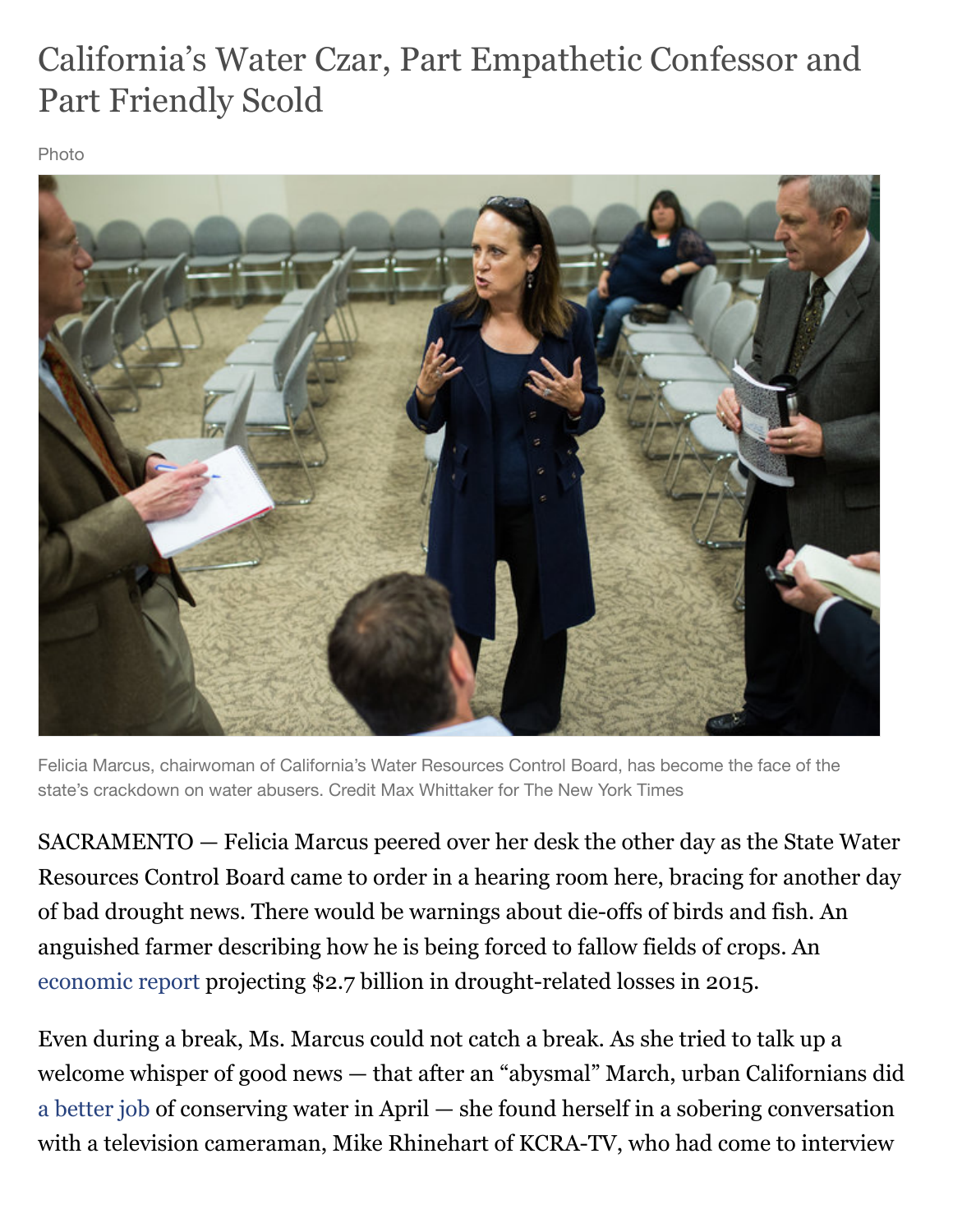her. He turned ashen when she informed him that people should "turn off their sprinklers and keep them off even when it gets dry."

"I just invested all this money in my landscaping," Mr. Rhinehart said. "I'd hate for it all to collapse and die."

### **Graphic**

#### **Your Contribution to the California Drought**

The average American consumes more than 300 gallons of California water each week by eating food that was produced there.

## Continue reading the main story

When Gov. Jerry Brown chose Ms. Marcus to run this powerful if relatively little known board 27 months ago, it seemed a wonky niche of a job, albeit an important assignment for someone whose career has gone from the

East Asian

studies program at Harvard University to public interest law to working as a regional administrator at the Environmental Protection Agency, appointed by President Bill Clinton. She envisioned herself dealing with problems like drafting a water quality [plan for the San Francisco Bay/Sacramento](http://www.waterboards.ca.gov/waterrights/water_issues/programs/bay_delta/)-San Joaquin Delta Estuary.



**OPEN Graphic**

That was then. Three months after Mr. Brown ordered a 25 percent statewide reduction in urban water use, Ms. Marcus, 59, has become the face of California's crackdown on water abusers. She is a drought celebrity — running the board that is setting the rules for homeowners, municipal water districts, farmers, golf courses and people who just want to know whether it is O.K. to water their roses or top off their pool.

She is the lightning rod one day, and the empathetic enforcer the next. The friendly scold on local news stations, and the subject of a national [interview](https://www.youtube.com/watch?v=TQG9023ukDk) by Gwen Ifill on the PBS "NewsHour." Suddenly, everyone is wondering what Ms. Marcus does to cut back her own water use: She does not wait for the water to warm up before dashing into the shower, and her car is caked with grime and grit. And they share with her the intimate details about their water lives.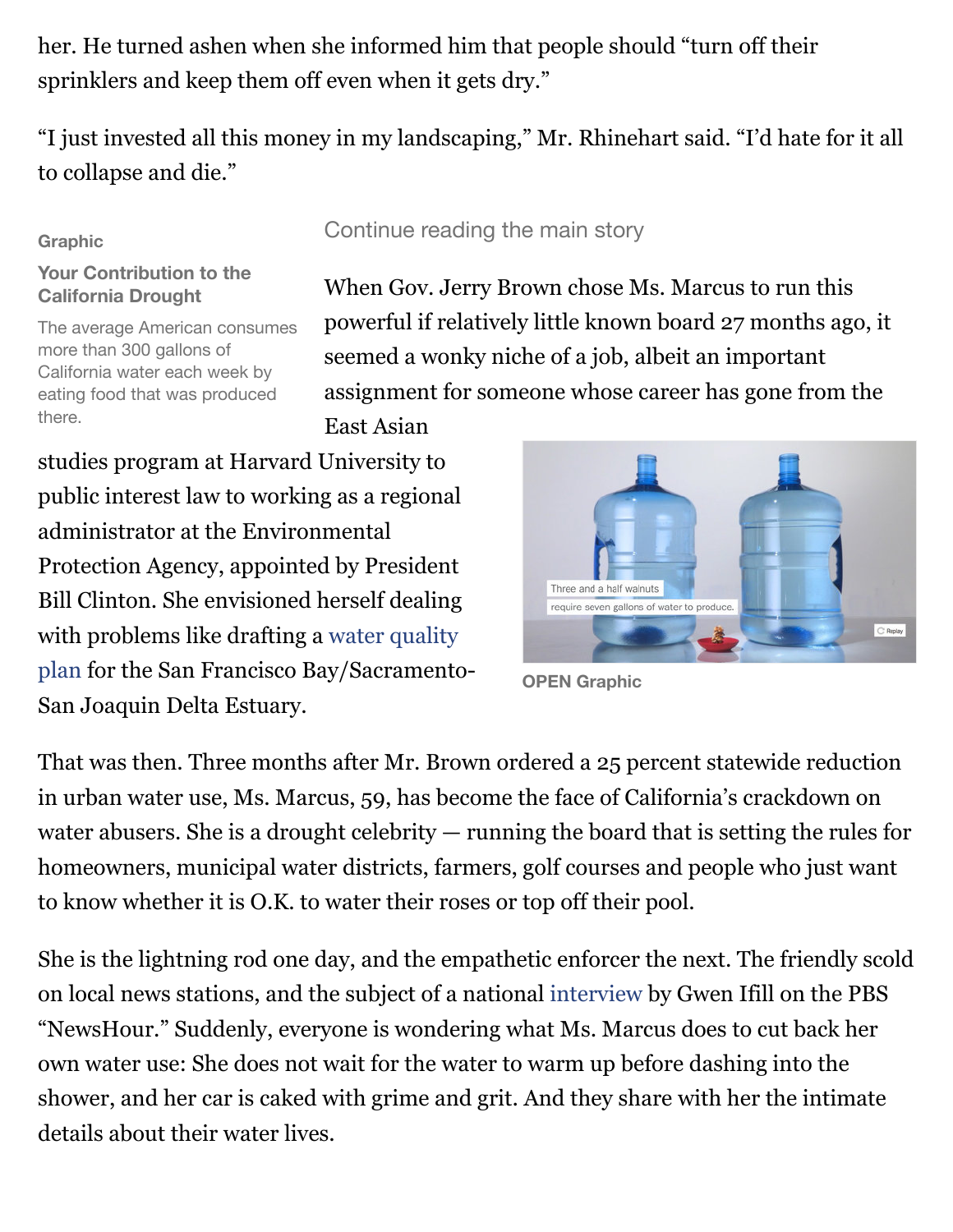"I see people, and the first thing they want to tell me, they want to do, is confess their water sins," Ms. Marcus said in her 25th-floor office here, its shelves brimming with memorabilia like photographs of her with former Vice President Al Gore and her appearance as a kid saying the darnedest things on Art Linkletter's show. "Oh, my God — I feel sort of bad about it."

At a casual party one Sunday afternoon, a friend dragged her daughter over to Ms. Marcus. "She was like, 'Will you tell her to take shorter showers?' " she recounted. "I've had people text me photos of some woman up the way who was overwatering her lawn. I'll text back and say: 'What water district are you in? Call them.' "

It has fallen to Ms. Marcus to help manage the competing anxieties of Californians as the vise of regulations tightens — and in the process, presumably, deflect some of the political heat from Mr. Brown as enforcement begins. There will be surprise inspections of farms and penalties on water-wasting homeowners.

"The State Water Resources Board is the very powerful water cop — we've never had a time when they were more important," said Tim Quinn, the executive director of the Association of California Water Agencies. "This is the first time a state regulator has ever imposed statewide requirements on water use, and I won't kid you: We had some serious disagreements with how they are going about it, and still do."

Mr. Quinn nonetheless praised Ms. Marcus. "She doesn't have this imperious regulator attitude," he said. Mr. Brown, who has had his share of crises during his years in government, can be dour on the subject of the drought. By contrast, Ms. Marcus is hardly a voice of gloom, or a strict school master. "Go outside for a walk, it's a nice day," she said recently. She paused before adding, "I hate to say it's nice out when it's not raining."

A few moments later, as she strolled around the streets of Sacramento, Ms. Marcus considered the parade of bad news she had heard that day. "This is the challenge the drought presents us with: a host of choices between terrible outcomes," she said.

Before her appointment to the Water Resources Control Board in 2012 — she took the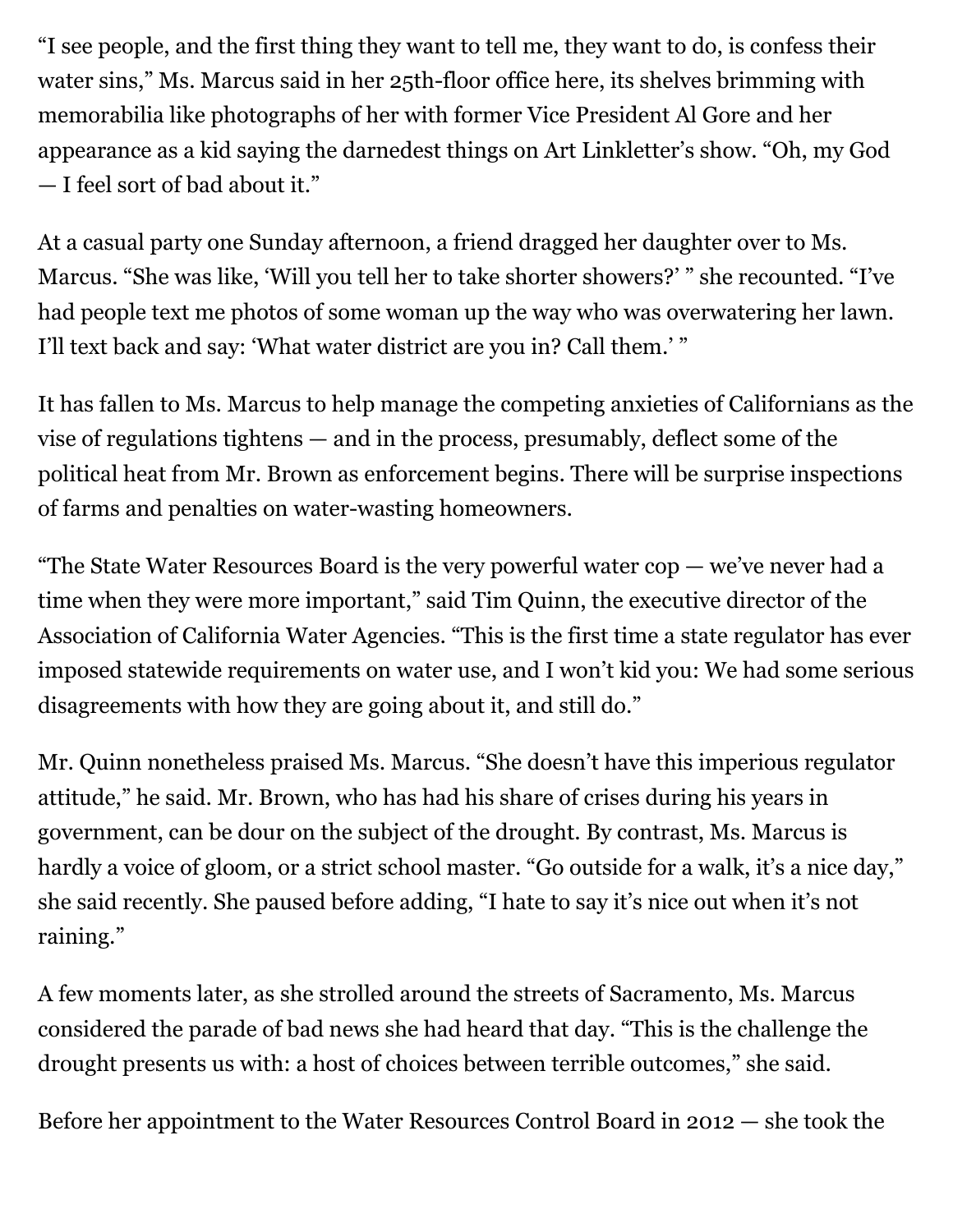[helm the next year — Ms. Marcus's name was suggested to Mr. Brown by Mary D.](http://www.arb.ca.gov/board/bio/marynichols.htm) Nichols, the head of the California Air Resources Board, who has worked on and off with Mr. Brown for close to 40 years.

"I could pretend that I knew that there was going to be a drought," Ms. Nichols said. "But I did know that even without the drought, the governor had an ambitious water plan that he wanted to move forward. And the one person I know who is best at bringing the various interests together, and getting them to accept the idea of compromise, was her."

"I knew the job was an important position," she said, but "I didn't think she'd be frontpage news every day."

### **How to Save Water: The California Way**

Drought is not new to California. Indeed most of its residents have been living with it for years, making them experts in conservation. We asked our readers in California how they have adapted to a life with less water. Here are some of their suggestions and tips on how to live with drought.

Continue reading the main story

Ms. Marcus, who grew up in Los Angeles, now lives with her husband in Emeryville, outside San Francisco, and they do not have a lawn. "I have a plant," she said. "I live in a loft building. I don't even have a balcony."

Paul J. Wenger, the president of the California Farm [Bureau Federation, said Ms. Marcus, who has made i](http://www.cfbf.com/)t a

crusade to push people to replace their lawns with droughttolerant shrubbery or at least cut back watering to once a week, had made no secret of her views on that ubiquitous symbol of California life.

"She's absolutely against lawns," he said. "She talks about this all the time: 'I better not see another green lawn!' "

Ms. Marcus says she focuses on lawns "because that's where the water is," but asks that she not be counted as part of the anti-lawn brigade.